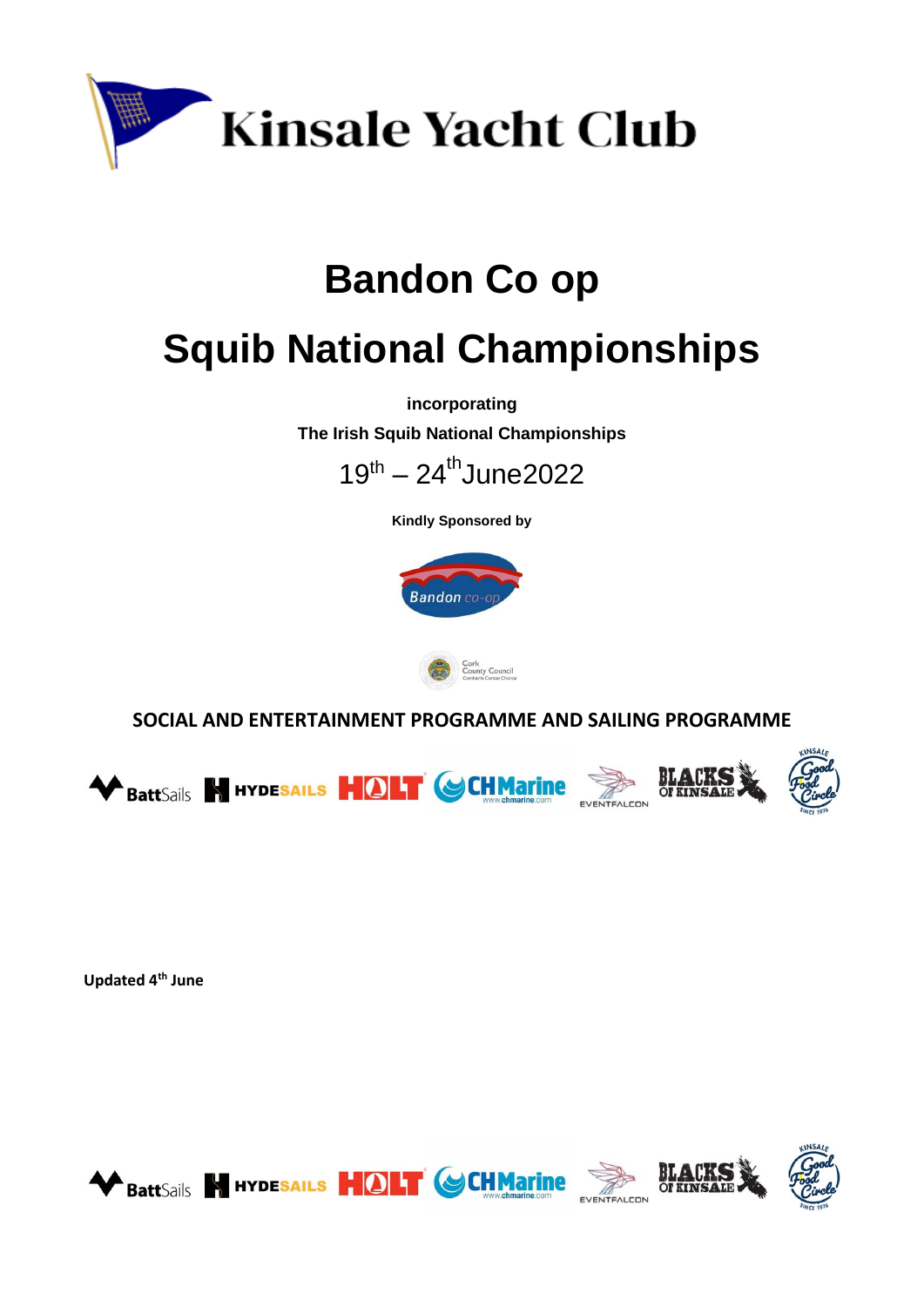

# **FRIDAY 17 TH JUNE**

| 16.00 - 18.00 | REGISTRATION IN KINSALE YACHT CLUB (KYC)               |
|---------------|--------------------------------------------------------|
|               | Competitors will have received emails for              |
|               | RESERVATIONS FOR DINNER IN KYC FOR SPECIFIC EVENINGS   |
|               | Collect prepaid VOUCHERS FOR FISH PIE NIGHT, BBQ NIGHT |
|               | And FOR FRIDAY CHAMPIONSHIP DINNER & PRIZEGIVING       |

# **SATURDAY 18 TH JUNE**

| $09.00 - 15.00$ | <b>REGISTRATION IN KYC</b>                             |
|-----------------|--------------------------------------------------------|
|                 | Competitors will have received emails for              |
|                 | RESERVATIONS FOR DINNER IN KYC FOR SPECIFIC EVENINGS   |
|                 | Collect prepaid VOUCHERS FOR FISH PIE NIGHT, BBQ NIGHT |
|                 | And FOR FRIDAY CHAMPIONSHIP DINNER & PRIZEGIVING       |
|                 |                                                        |
| $09.00 - 17.00$ | SCRUTINEERING AND LAUNCHING AT PIER HEAD OPPOSITE KYC  |
|                 |                                                        |
| 18.00           | COMPETITORS BRIEFING AT KYC.                           |
|                 |                                                        |

18.30 Onwards 'HAPPY HOUR' WITH FINGER FOOD IN KYC

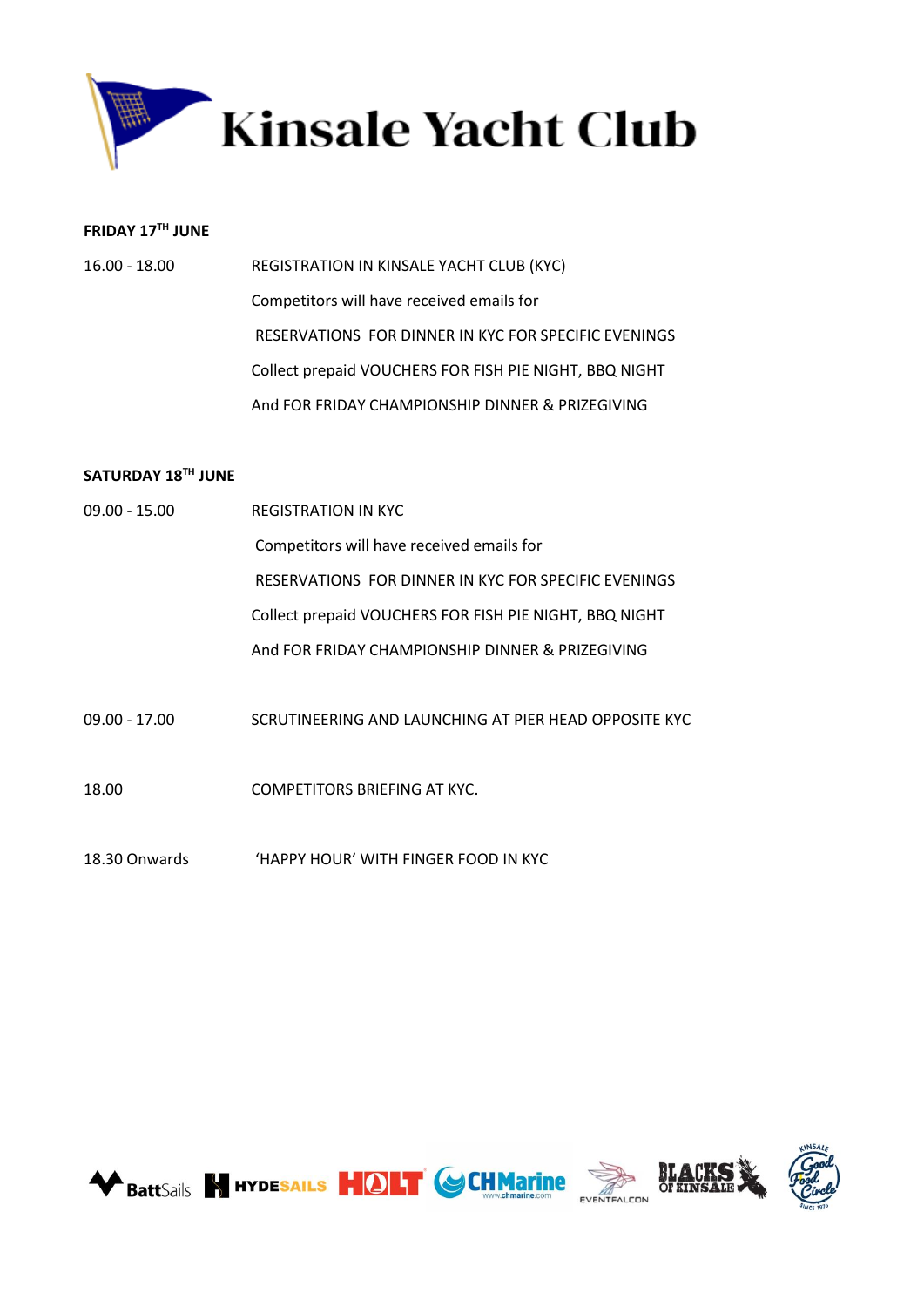

#### **SUNDAY 19TH JUNE**

| 11.25 |         | WARNING SIGNAL PRACTICE RACE                            |
|-------|---------|---------------------------------------------------------|
| 12.55 |         | WARNING SIGNAL RACE 1                                   |
|       |         |                                                         |
| 18.00 | Onwards | COMMODORE'S WELCOME WITH DRINKS RECEPTION & FINGER FOOD |
|       |         | & HOLT DAILY PRIZE GIVING IN KYC.                       |

#### **MONDAY 20TH JUNE**

| 11.55         | WARNING SIGNAL RACE 2                     |
|---------------|-------------------------------------------|
|               | WARNING SIGNAL RACE 3 (ASAP AFTER RACE 2) |
| 18.00 Onwards | HOLT DAILY PRIZE GIVING                   |
|               | FINGER FOOD & 'HAPPY HOUR'                |

## **TUESDAY 21ST JUNE**

- 11.55 WARNING SIGNAL RACE 4
- 18.00 HOLT DAILY PRIZE GIVING IN KYC
- 18.00 ONWARDS MOULES MARINIERE AND FISH PIE NIGHT -

IRISH TRADITIONAL MUSIC IN KYC AND 'HAPPY HOUR'

Please book tickets early @ [Bandon Co-op Squib National Championships 2022 -](https://www.kyc.ie/squibnationals2022/) [Kinsale Yacht Club \(kyc.ie\)](https://www.kyc.ie/squibnationals2022/)







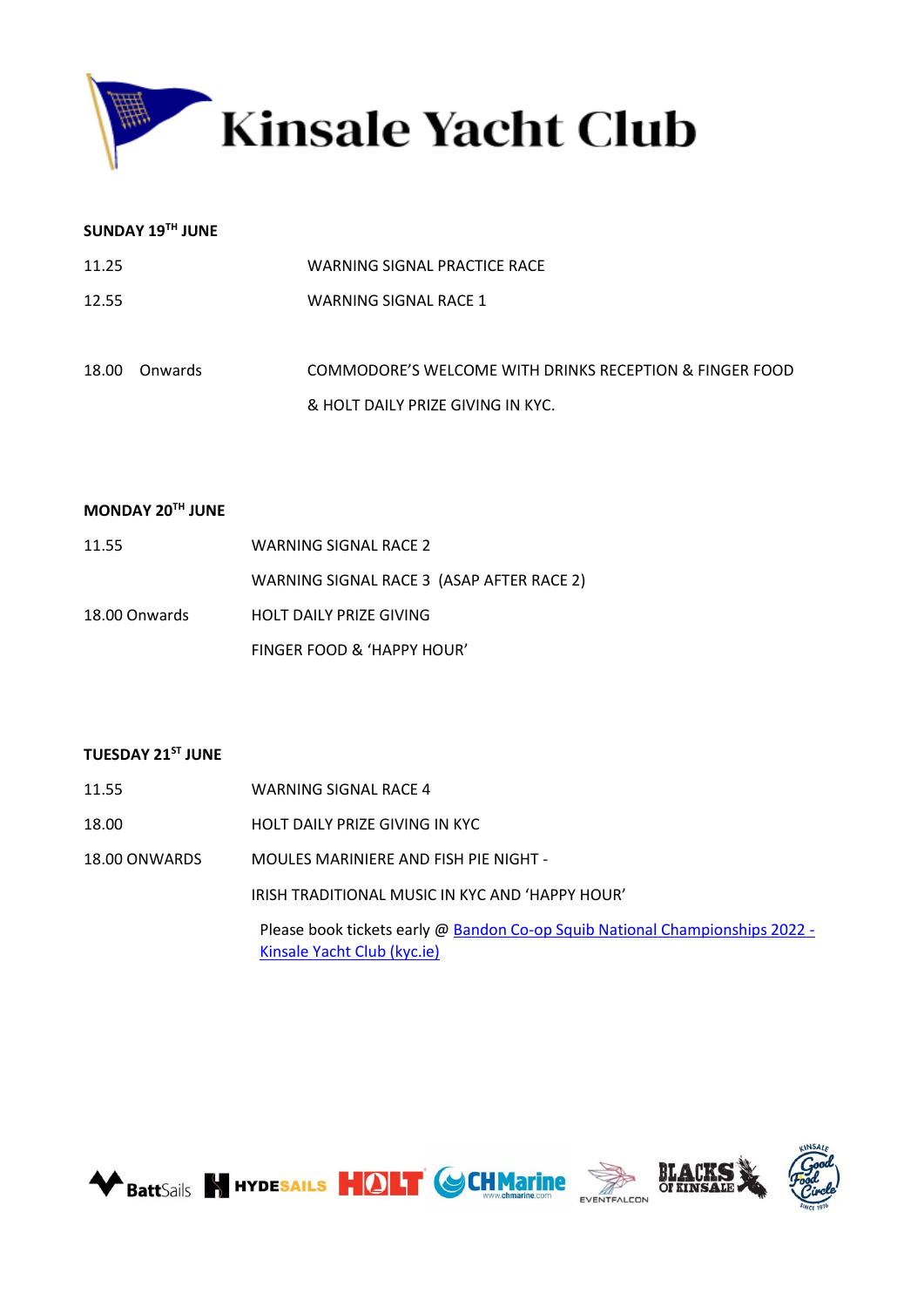

#### **WEDNESDAY 22ND JUNE**

| 11.55 | WARNING SIGNAL RACE 5                                                                                               |
|-------|---------------------------------------------------------------------------------------------------------------------|
|       | WARNING SIGNAL RACE 6 (ASAP AFTER RACE 5)                                                                           |
| 18.00 | HOLT DAILY PRIZE GIVING IN KYC                                                                                      |
|       | Followed by                                                                                                         |
|       | NSOA Annual General Meeting                                                                                         |
|       | No evening dining facilities in Yacht Club. The Club Bar will however be open.<br>DISCOVER KINSALE at your Leisure. |

#### **THURSDAY 23 RDJUNE**

- 11.55 WARNING SIGNAL RACE 7
- 18.00 Onwards BBQ ON THE BALCONY with 'HAPPY HOUR'

MUSIC AND ENTERTAINMENT WITH BILLY CROSBIE & Friends.

HOLT DAILY PRIZE GIVING IN KYC

Please book tickets early @ [Bandon Co-op Squib National Championships 2022 -](https://www.kyc.ie/squibnationals2022/) [Kinsale Yacht Club \(kyc.ie\)](https://www.kyc.ie/squibnationals2022/)

#### **FRIDAY 24TH JUNE**

11.55 WARNING SIGNAL RACE 8 CRANE OUT FROM PIER HEAD (ASAP AFTER RACING)

19.30 Onwards CHAMPIONSHIP DINNER & PRIZEGIVING

DJ and DANCING TIL LATE.

Please book tickets early @ [Bandon Co-op Squib National Championships 2022 -](https://www.kyc.ie/squibnationals2022/) [Kinsale Yacht Club \(kyc.ie\)](https://www.kyc.ie/squibnationals2022/)